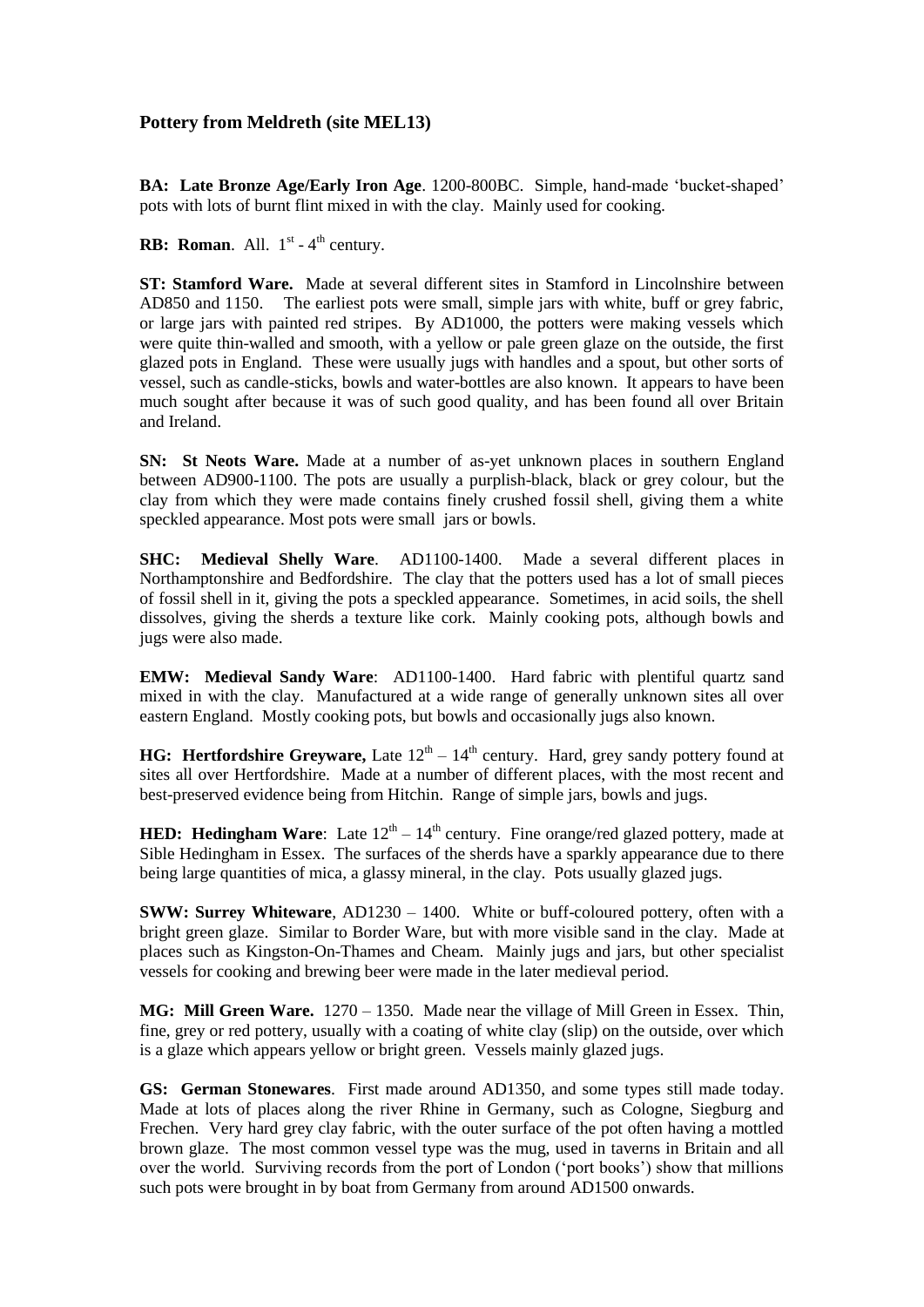**LMT: Late medieval ware**. 1400 – 1550. Hard reddish-orange pottery with sand visible in the clay body. Pale orange and dark green glazes, wide range of everyday vessel types.

**GRE: Glazed Red Earthenwares**: Just about everywhere in Britain began to make and use this type of pottery from about AD1550 onwards, and it was still being made in the  $19<sup>th</sup>$ century. The clay fabric is usually very smooth, and a brick red colour. Lots of different types of pots were made, particularly very large bowls, cooking pots and cauldrons. Almost all of them have shiny, good-quality orange or green glaze on the inner surface, and sometimes on the outside as well. From about AD1690, black glaze was also used.

**MB: Midland Blackware**. AD1550 – 1700. Similar to GRE, but has a black glaze on one or both surfaces. Vessels usually tall cups, jugs and bowls. A pottery making such wares was operating in the 'Babylon' area of Ely.

**WCS: Cologne Stoneware.** Hard, grey pottery made in the Rhineland region of Germany from around 1600 onwards. Usually has lots of ornate moulded decoration, often with blue and purple painted details. Still made today, mainly as tourist souvenirs.

**HSW: Harlow Slipware.** Similar to glazed red earthenware (GRE), but with painted designs in yellow liquid clay ('slip') under the glaze. Made at many places between 1600 and 1700, but the most famous and earliest factory was at Harlow in Essex.

**SS: Staffordshire Slipware**. Made between about AD1640 and 1750. This was the first pottery to be made in moulds in Britain since Roman times. The clay fabric is usually a pale buff colour, and the main product was flat dishes and plates, but cups were also made. These are usually decorated with thin brown stripes and a yellow glaze, or yellow stripes and a brown glaze.

**SMW:** Manganese Ware, late  $17<sup>th</sup> - 18<sup>th</sup>$  century. Made from a fine, buff-coloured or red clay, with the pots usually covered with a mottled purple and brown glaze. A wide range of different types of pots were made, but mugs and chamber pots are particularly common.

**EST: English Stoneware:** Very hard, grey fabric with white and/or brown surfaces. First made in Britain at the end of the  $17<sup>th</sup>$  century, became very common in the  $18<sup>th</sup>$  and  $19<sup>th</sup>$ century, particularly for mineral water or ink bottles and beer jars.

**VIC.** A wide range of miscellaneous mass-produced  $19<sup>th</sup>$  century wares, particularly the cups, plates and bowls with blue decoration which are still used today. First made around AD1800.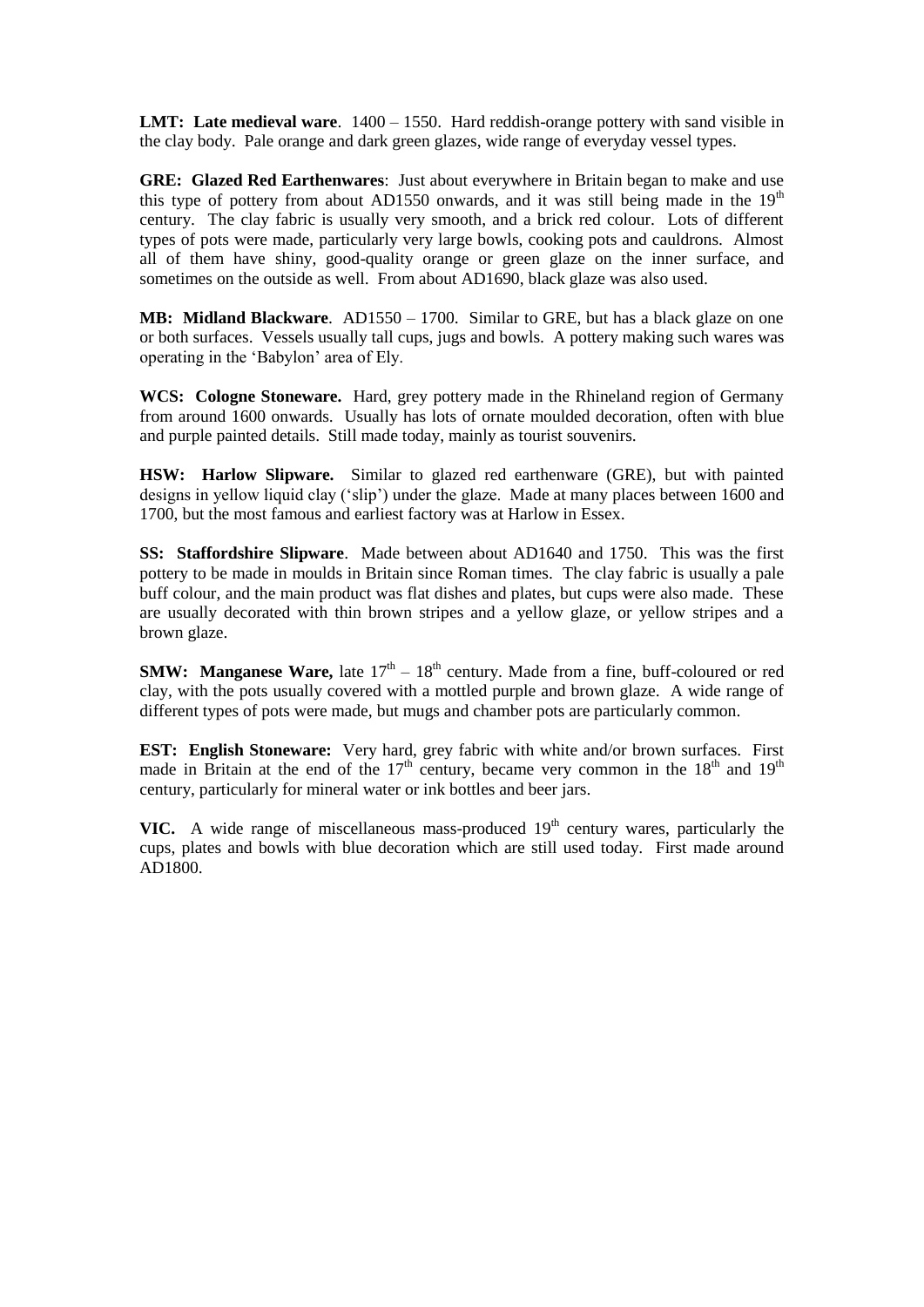# **RESULTS**

# **Test Pit 1**

|        |     | <b>GRE</b> |     | <b>EST</b> |     | <b>VIC</b> |            |
|--------|-----|------------|-----|------------|-----|------------|------------|
| Cntext | No. | Weight     | No. | Weight     | No. | Weight     | Date Range |
|        |     |            |     |            |     |            | 1800-1900  |
|        |     | 12         |     |            |     | 24         | 1550-1900  |
|        |     |            |     |            | 11  | 33         | 1550-1900  |
|        |     |            |     |            | റ   |            | 1800-1900  |

All the pottery from this test-pit is post-medieval and indicates that the site was not used before that time. It probably had a marginal use such as fields until the Victorian era.

# **Test Pit 2**

|                |       | RB |    | <b>EMW</b> |    |    | HG |    | <b>LMT</b> |    | <b>GRE</b> | <b>SS</b> |    |    | <b>VIC</b>  |            |
|----------------|-------|----|----|------------|----|----|----|----|------------|----|------------|-----------|----|----|-------------|------------|
| TP             | Cntxt | No | Wt | No         | Wt | No | Wt | No | Wt         | No | Wt         | No        | Wt | No | Wt          | Date Range |
| $\bigcap$<br>∠ |       |    |    |            |    |    |    |    | 42         |    |            |           |    |    | $^{\circ}2$ | 1400-1900  |
| 2              | 2     |    |    |            |    | ⌒  | 20 |    |            |    |            |           |    | ◠  | ◠           | 1150-1900  |
| ↑<br>∠         | 3     |    |    |            |    |    |    |    |            |    | 52         |           |    | 6  | 13          | 1550-1900  |
| $\bigcirc$     | 4     |    | 4  |            |    |    |    |    |            | ⌒  | 34         |           |    | 6  | 32          | 100-1900   |
| ↑<br>∠         | 5     |    |    |            |    |    |    | ⌒  | 17         |    | 25         |           |    |    | ◠           | 100-1900   |
| $\gamma$       | 6     |    |    |            |    | ⌒  | 98 | ◠  |            |    |            |           |    |    |             | 150-1900   |

The single sherd of Roman pottery suggests that this site had a marginal use at that time, probably as fields. It then appears to have been abandoned until the early medieval period, since when it has been in continual use.

## **Test Pit 3**

|        |                    | RB             |    | <b>SHC</b>     |    | <b>EMW</b> |    |                | HG          |    | LMT |                | <b>GRE</b> | SS |    |        | <b>VIC</b> |            |
|--------|--------------------|----------------|----|----------------|----|------------|----|----------------|-------------|----|-----|----------------|------------|----|----|--------|------------|------------|
| TP     | $\mathcal{L}$ ntxt | N <sub>0</sub> | Wt | N <sub>o</sub> | Wt | No         | Wt | N <sub>0</sub> | Wt          | No | Wt  | N <sub>o</sub> | Wt         | No | Wt | No     | Wt         | Date Range |
| $\sim$ |                    |                |    |                |    |            | 4  |                |             |    |     |                |            |    |    |        |            | 100-1900   |
| $\sim$ | ⌒<br>↩             |                |    |                |    |            |    |                |             |    |     | ⌒<br>∠         | ◠<br>∽     |    |    | b      | a          | 100-1900   |
| $\sim$ | ⌒                  |                |    |                |    |            | 8  |                |             | ⌒  | -   |                |            |    |    | $\sim$ | ⌒          | 100-1900   |
| $\sim$ | 4                  |                |    |                |    |            |    | ⌒              | $\sim$<br>∠ |    |     |                |            |    |    |        |            | 100-1200   |

The single sherd of Roman pottery suggests that this site had a marginal use at that time, probably as fields. It then appears to have been abandoned until the early medieval period, since when it has been in continual use.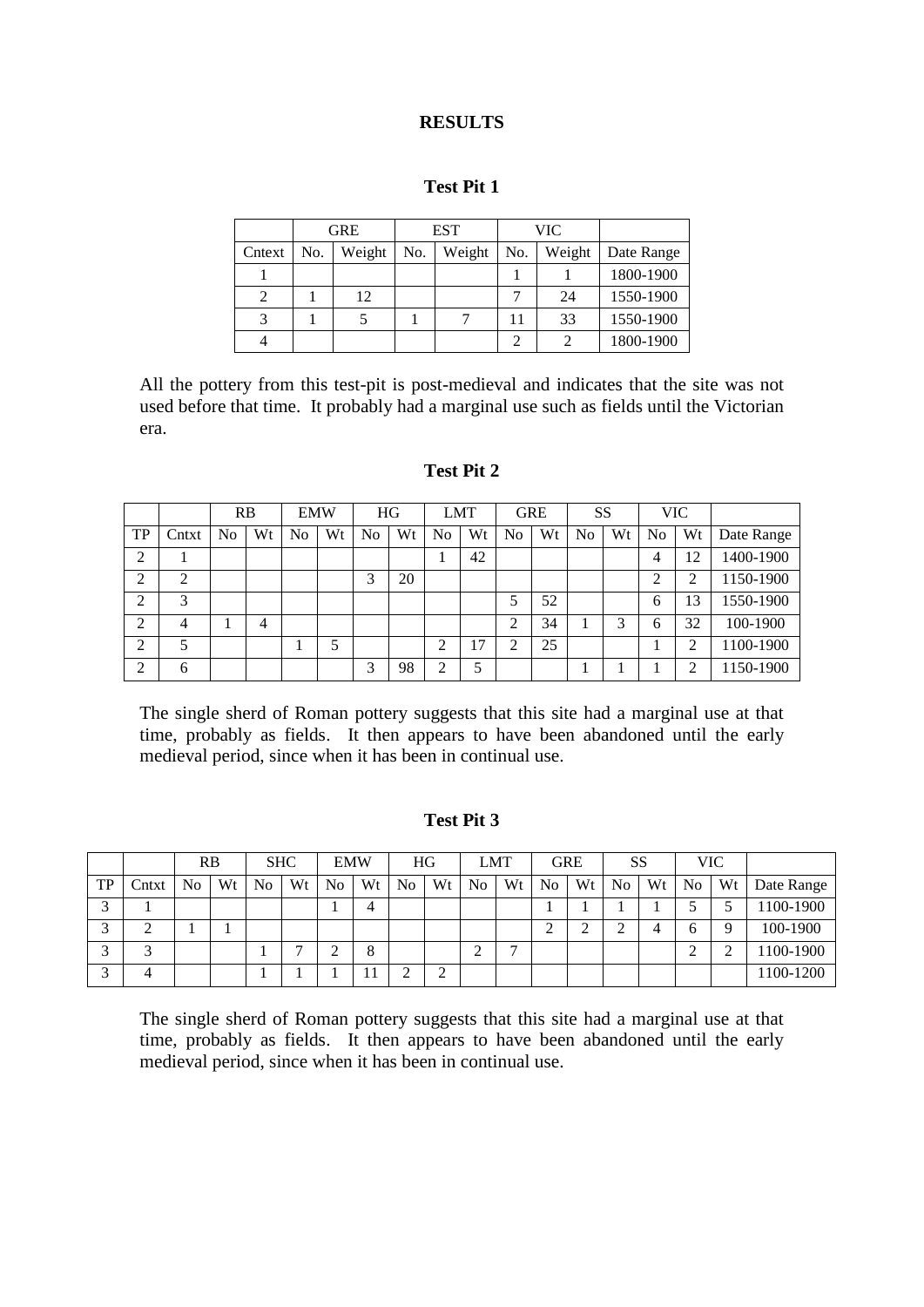|                |                | <b>EMW</b> |    |                | <b>HED</b>     | SS             |    | <b>SMW</b>     |    |                | <b>VIC</b> |            |
|----------------|----------------|------------|----|----------------|----------------|----------------|----|----------------|----|----------------|------------|------------|
| TP             | Cntxt          | No         | Wt | N <sub>o</sub> | Wt             | N <sub>0</sub> | Wt | N <sub>0</sub> | Wt | N <sub>o</sub> | Wt         | Date Range |
| $\overline{4}$ |                |            |    |                |                |                |    |                |    | 2              | 15         | 1800-1900  |
| 4              | $\overline{2}$ |            |    |                |                | 1              | 23 |                |    | 17             | 142        | 1650-1900  |
| 4              | 3              |            |    |                |                |                |    |                |    | $\overline{c}$ | 63         | 1800-1900  |
| 4              | 4              |            | 6  |                |                |                |    |                |    | 6              | 58         | 1100-1900  |
| 4              | 5              |            |    |                | $\overline{c}$ |                |    |                | 5  | 14             | 96         | 1200-1900  |
| $\overline{4}$ | 6              |            |    |                |                |                |    |                |    | 19             | 144        | 1800-1900  |
| 4              | 7              |            |    |                |                |                |    |                |    | 10             | 127        | 1800-1900  |
| 4              | 8              |            |    |                |                |                |    |                |    | $\overline{c}$ | 9          | 1800-1900  |

This test-pit pit produced mainly Victorian pottery. The two sherds of medieval material suggests that the site may have had a marginal use in the period 1100-1400, but it then appears to have been largely abandoned until the  $18<sup>th</sup> - 19<sup>th</sup>$  century.

# **Test Pit 5**

|    |        | BA             |        | <b>SN</b>      |    | <b>STAM</b> |    | <b>EMW</b>     |        | <b>HED</b> |    | HG             |    |    | LMT |    | <b>VIC</b> |             |
|----|--------|----------------|--------|----------------|----|-------------|----|----------------|--------|------------|----|----------------|----|----|-----|----|------------|-------------|
| TP | .)ntxt | N <sub>0</sub> | Wt     | N <sub>o</sub> | Wt | No          | Wt | N <sub>0</sub> | Wt     | No         | Wt | N <sub>o</sub> | Wt | No | Wt  | No | Wt         | Date Range  |
|    | ∠      |                |        |                |    |             |    |                |        |            |    |                |    |    |     |    |            | 1800-1900   |
|    |        |                |        |                |    |             |    |                |        |            |    |                |    |    |     |    | Q          | 1800-1900   |
|    |        |                | ◠<br>↵ |                |    |             |    |                | $\sim$ | ⌒<br>∸     |    |                | 24 |    |     |    |            | 1200BC-1400 |
|    |        |                |        |                |    |             |    |                |        |            |    |                |    |    | 8   |    |            | 900-1550    |

The single sherd of prehistoric pottery shows that the site was in use at that time, perhaps as fields. It then appears to have been abandoned until the early medieval period, before once again falling from use at the end of that era until the 19<sup>th</sup> century.

# **Test Pit 6**

|    |       | HG             |    | <b>LMT</b> |    |    | VIC  |            |
|----|-------|----------------|----|------------|----|----|------|------------|
| TP | Cntxt | N <sub>0</sub> | Wt | No         | Wt | No | Wt   | Date Range |
| 6  |       |                |    |            |    | 3  |      | 1800-1900  |
| 6  |       |                | 8  |            |    |    |      | 1150-1900  |
| 6  |       |                |    |            |    |    | 25   | 1800-1900  |
| 6  |       |                |    |            |    |    | 35   | 1800-1900  |
|    |       |                |    |            |    | 59 | 2060 | 1800-1900  |

Most of the pottery from this test-pit is Victorian, other than two sherds of medieval material. These suggest that the site had a marginal use between the  $12<sup>th</sup>$  and  $16<sup>th</sup>$ centuries, and it then appears to have been abandoned until the  $19<sup>th</sup>$  century.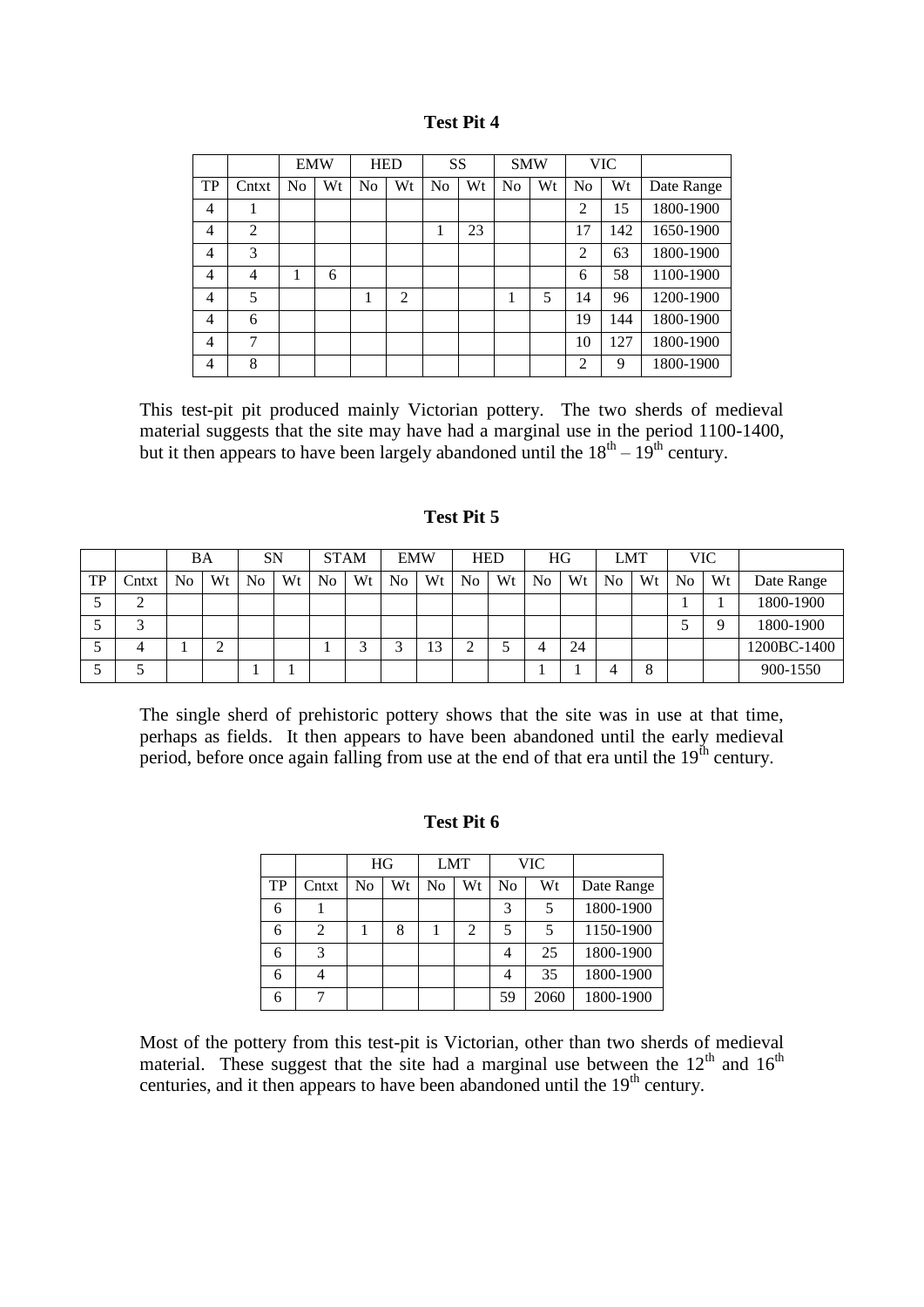|    |              |    | <b>SN</b> |                | <b>SHC</b> |                | <b>EMW</b> |                | <b>HED</b> |                | HG  |                | MG |                | <b>LMT</b> |                | <b>VIC</b> |            |
|----|--------------|----|-----------|----------------|------------|----------------|------------|----------------|------------|----------------|-----|----------------|----|----------------|------------|----------------|------------|------------|
| TP | Cntxt        | No | Wt        | No             | Wt         | N <sub>0</sub> | Wt         | N <sub>0</sub> | Wt         | N <sub>o</sub> | Wt  | N <sub>0</sub> | Wt | N <sub>o</sub> | Wt         | N <sub>o</sub> | Wt         | Date Range |
| 7  |              |    |           |                |            |                | 9          |                |            | 4              | 18  |                |    |                |            |                |            | 1100-1200  |
| ⇁  | ◠            |    |           |                |            | ↑              | 6          | ↑<br>∠         | 6          | 26             | 199 |                |    | ◠              | 22         |                |            | 1100-1900  |
| ⇁  | 3            |    |           |                |            | 3              | 8          | $\overline{2}$ | 25         | $\overline{7}$ | 94  |                |    |                |            |                |            | 1100-1400  |
| 7  | 4            |    |           |                |            |                | 16         | 2              | ↑          | 19             | 94  |                |    |                |            |                |            | 1100-1400  |
| −  | 5            |    |           | $\overline{4}$ | 16         |                |            |                |            | 6              | 44  |                |    |                |            |                |            | 1100-1200  |
| ⇁  | 6            | ◠  | 7         |                |            |                |            |                |            | ⇁              | 21  |                |    |                |            |                |            | 900-1200   |
| 7  | $\mathbf{r}$ |    |           | ↑              | 17         |                |            |                |            | 20             | 110 |                |    |                |            |                |            | 1100-1200  |
| −  | 8            | ◠  | 12        |                |            |                |            |                |            |                |     |                |    |                |            |                |            | 900-1100   |

This test-pit produced exceptionally large quantities of medieval pottery, showing that people were living here at that time. The earliest material suggests that occupation began around the time of the Norman Conquest, and perhaps even a little earlier. It seems to have been in decline by the  $15<sup>th</sup>$  century, and was then more or less permanently abandoned.

|    |       |    | <b>SN</b> |    | <b>SHC</b> |    | <b>EMW</b> | HG             |    |            |
|----|-------|----|-----------|----|------------|----|------------|----------------|----|------------|
| TP | Cntxt | No | Wt        | No | Wt         | No | Wt         | N <sub>0</sub> | Wt | Date Range |
| 8  |       |    |           |    |            |    | 29         |                |    | 1100-1150  |
| 8  |       |    |           |    | n          | 3  |            |                | 12 | 1100-1200  |
| 8  |       |    | 6         |    |            |    |            |                |    | 900-1100   |
| 8  |       |    |           |    |            |    |            |                |    | 1100-1150  |

**Test Pit 8**

All the pottery from this test-pit was Saxo-Norman or earlier medieval, showing that people were using the site during the  $11<sup>th</sup> - 14<sup>th</sup>$  centuries. It then seems to have been permanently abandoned after that time.

|    |       | HG             |    |    | <b>VIC</b> |            |
|----|-------|----------------|----|----|------------|------------|
| TP | Cntxt | No             | Wt | No | Wt         | Date Range |
| 9  |       |                | 5  |    | 21         | 1150-1900  |
| 9  | 2     | $\mathfrak{D}$ | 6  | 15 | 20         | 1150-1900  |
| Q  |       |                |    | 12 | 24         | 1800-1900  |

### **Test Pit 9**

Most of the pottery from this test-pit is Victorian, other than two sherds of earlier medieval material. These suggest that the site had a marginal use between the  $12<sup>th</sup>$ and  $14<sup>th</sup>$  centuries, and was then abandoned until the  $19<sup>th</sup>$  century.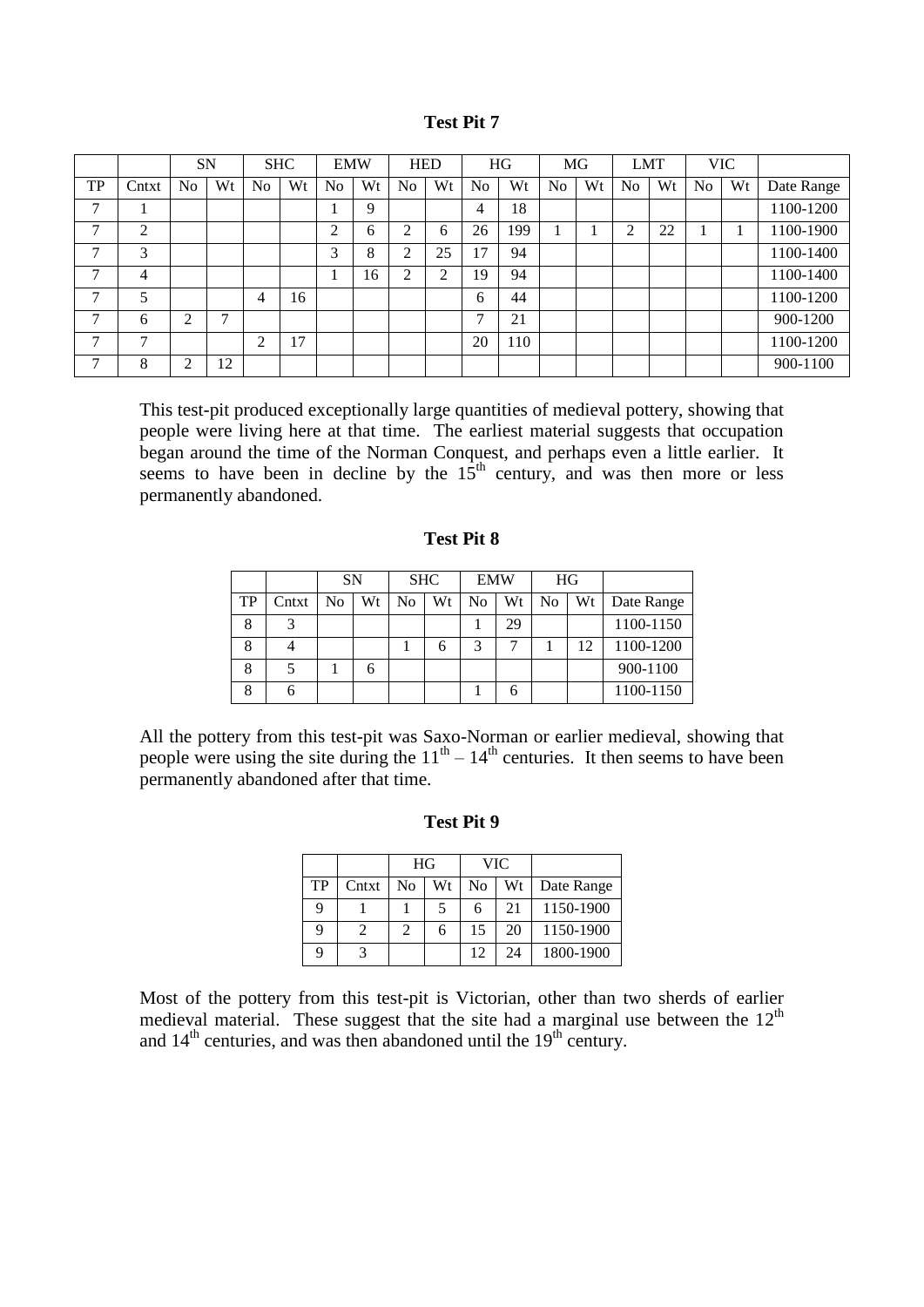| <b>Test Pit 10</b> |  |
|--------------------|--|
|--------------------|--|

|    |       | RB |    |    | <b>SHC</b> | <b>EMW</b> |    |    | <b>HED</b> |    | HG | <b>SS</b> |    |    | <b>VIC</b> |            |
|----|-------|----|----|----|------------|------------|----|----|------------|----|----|-----------|----|----|------------|------------|
| TP | Cntxt | No | Wt | No | Wt         | No         | Wt | No | Wt         | No | Wt | No        | Wt | No | Wt         | Date Range |
| 10 |       |    |    |    | ⌒<br>∠     |            |    |    |            |    | 13 |           |    |    |            | 100-1900   |
| 10 | ◠     | 2  | 6  |    |            |            |    |    |            |    |    |           |    | 4  | 4          | 100-1900   |
| 10 | 3     |    |    |    |            |            |    |    |            |    | 4  |           |    |    |            | 100-1400   |
| 10 | 4     |    | 8  | ⌒  | 12         |            | 10 |    | 3          |    |    |           |    |    |            | 100-1400   |
| 10 |       | ⌒  | −  |    |            |            |    |    |            |    |    |           |    |    |            | 100-400    |

The small assemblage of Roman pottery from this test-pit shows that the site was in use at that time, although it probably had a marginal function. It then appears to have been abandoned until the early medieval period, and again before the  $15<sup>th</sup>$  century. It was then largely unused until the 19<sup>th</sup> century.

|    |                          |    | <b>VIC</b> |            |
|----|--------------------------|----|------------|------------|
| TP | Cntxt                    | No | Wt         | Date Range |
| 11 |                          | 24 | 31         | 1800-1900  |
| 11 | 2                        | 22 | 42         | 1800-1900  |
| 11 | 3                        | 15 | 18         | 1800-1900  |
| 11 |                          | 8  | 9          | 1800-1900  |
| 11 | $\overline{\phantom{0}}$ | 5  | 39         | 1800-1900  |

**Test Pit 11**

All the pottery from this test-pit is Victorian, indicating that the site was never used before that time.

# **Test Pit 12**

|           |        | <b>BA</b> |    |                         | <b>SN</b> | <b>SHC</b>     |    | <b>EMW</b> |    | <b>HED</b>     |    |    | HG |                | <b>GRE</b> |                | <b>EST</b> |                | <b>VIC</b> |             |
|-----------|--------|-----------|----|-------------------------|-----------|----------------|----|------------|----|----------------|----|----|----|----------------|------------|----------------|------------|----------------|------------|-------------|
| <b>TP</b> | Cntxt  | No        | Wt | N <sub>0</sub>          | Wt        | N <sub>0</sub> | Wt | <b>No</b>  | Wt | N <sub>0</sub> | Wt | No | Wt | N <sub>0</sub> | Wt         | N <sub>o</sub> | Wt         | N <sub>o</sub> | Wt         | Date Range  |
| 12        |        |           |    |                         |           |                |    |            |    |                |    |    |    |                |            |                |            |                |            | 1150-1900   |
| 12        | ◠<br>∠ |           |    |                         |           | 3              | 17 |            |    |                |    | ◠  | ⇁  |                |            |                |            | ⌒<br>Ć         | 2          | 1100-1900   |
| 12        | 3      |           |    |                         |           |                |    |            | 2  | ◠              | 6  | 4  | 14 |                |            |                | Q          | ◠              | 2          | 1100-1900   |
| 12        | 4      |           |    | $\mathbf{\overline{3}}$ | 12        | 3              | 20 | 8          | 21 |                |    | Q  | 49 |                |            |                |            |                |            | 900-1600    |
| 12        | ς      |           |    |                         |           | 8              | 37 | 10         | 55 |                |    | 10 | 79 |                |            |                |            |                |            | 1100-1200   |
| 12        | 6      |           |    |                         | ⌒         |                | 4  |            |    |                | 8  |    |    |                |            |                |            |                |            | 900-1400    |
| 12        |        | ⌒         | ⇁  |                         |           | ↑<br>∼         |    |            | 12 |                |    |    | 8  |                |            |                |            |                |            | 1200BC-1200 |

The three sherds of prehistoric pottery shows that the site was in use at that time, perhaps as fields. It then appears to have been abandoned until the Saxo-Norman or early medieval period, before once again falling from use in the 14<sup>th</sup> century, and remaining largely unused until the  $19<sup>th</sup>$  century.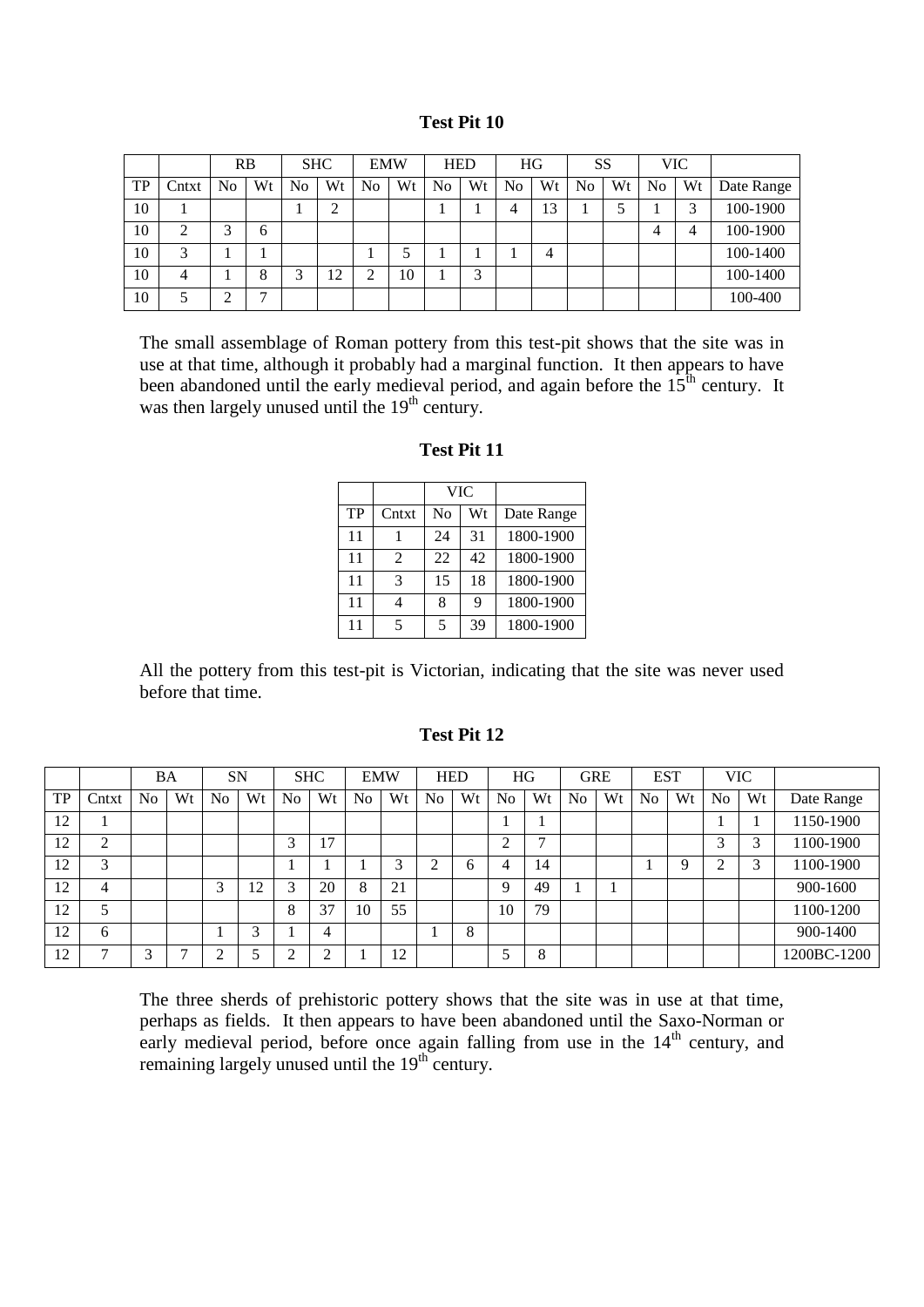|           |          | RB |    | <b>SN</b>      |                |                | <b>STAM</b> |    | <b>SHC</b> | <b>EMW</b> |    | <b>HED</b> |    |                | HG | <b>LMT</b> |    | <b>GRE</b>     |    | SS             |    | <b>EST</b>     |            |    | <b>VIC</b> |            |
|-----------|----------|----|----|----------------|----------------|----------------|-------------|----|------------|------------|----|------------|----|----------------|----|------------|----|----------------|----|----------------|----|----------------|------------|----|------------|------------|
| <b>TP</b> | Cntxt    | No | Wt | N <sub>o</sub> | Wt             | N <sub>o</sub> | Wt          | No | Wt         | No         | Wt | No         | Wt | N <sub>o</sub> | Wt | No         | Wt | N <sub>o</sub> | Wt | N <sub>o</sub> | Wt | N <sub>o</sub> | Wt         | No | Wt         | Date Range |
| 13        |          |    |    |                |                |                |             |    |            |            |    |            |    |                |    |            |    |                |    |                |    |                | $\sqrt{2}$ | 23 | 25         | 1700-1900  |
| 13        | ∠        |    |    |                |                |                |             |    |            |            |    |            |    |                |    |            | 22 |                | 8  |                |    |                |            | 39 | 165        | 1400-1900  |
|           |          |    |    |                |                |                |             |    |            |            |    |            |    |                |    |            | 22 |                |    |                |    |                |            |    |            | 1200-1900  |
| 13        | 4        |    |    |                |                |                |             |    |            |            |    |            |    |                |    | ∠          | O  |                |    |                |    |                |            |    |            | 1000-1550  |
| 13        |          | ◠  |    |                |                |                |             |    |            |            |    |            |    |                | 31 |            |    |                |    |                |    |                |            |    |            | 100-1200   |
|           | $\sigma$ |    |    |                | $\overline{ }$ |                |             |    | $\epsilon$ |            |    |            |    |                |    |            |    |                |    |                |    |                |            |    |            | 1100-1900  |

The two sherds of Roman pottery from this test-pit shows that the site was in use at that time, although it probably had a marginal function. It then appears to have been abandoned until the Saxo-Norman or early medieval period, and again before the end of the 16<sup>th</sup> century. It was then largely unused until the  $19<sup>th</sup>$  century.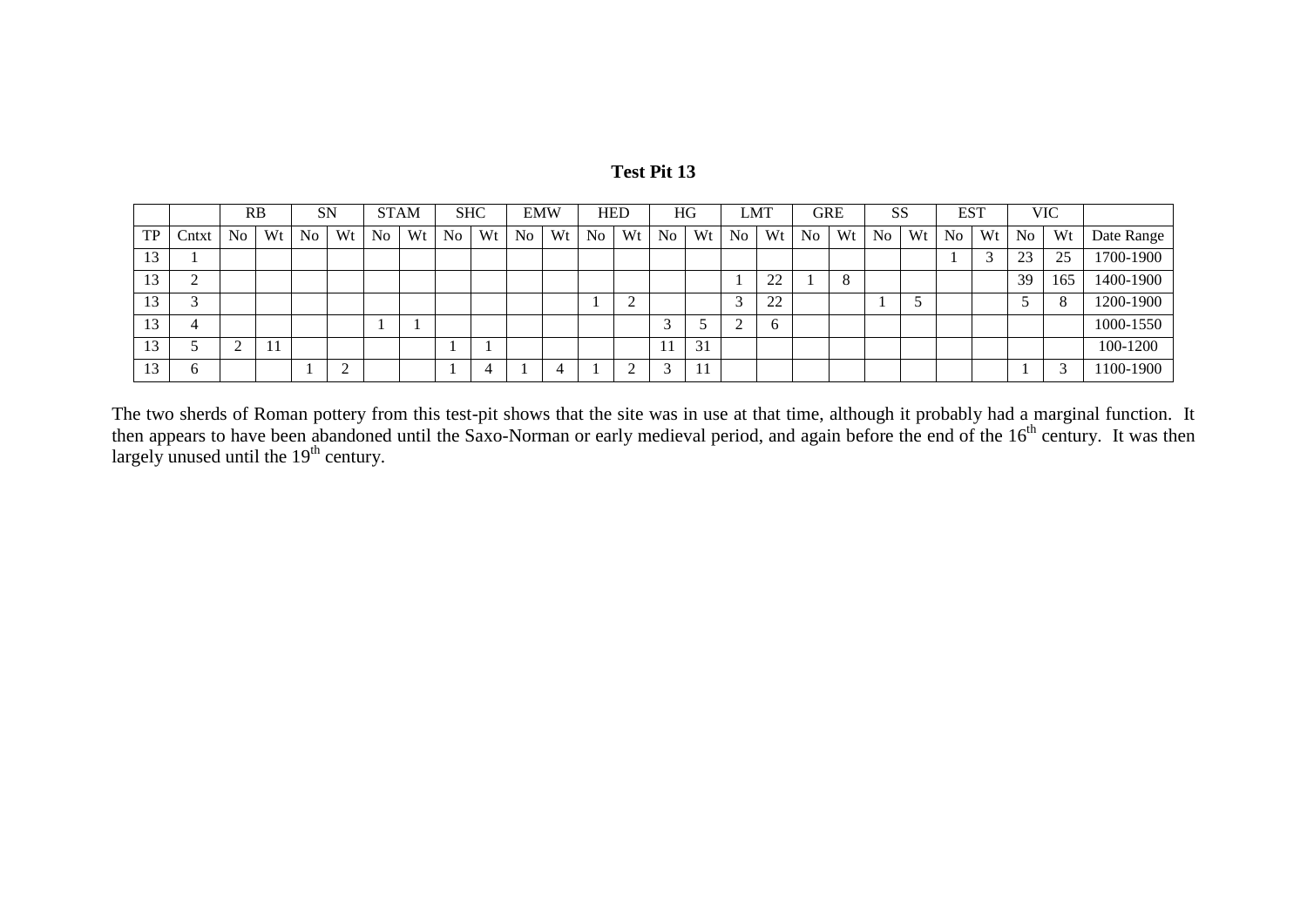|           |       | <b>BA</b>      |    |                | RB | <b>EMW</b> |    |                | HG     | <b>LMT</b>     |    |                | <b>GRE</b> | <b>EST</b>     |    |                | <b>VIC</b> |             |
|-----------|-------|----------------|----|----------------|----|------------|----|----------------|--------|----------------|----|----------------|------------|----------------|----|----------------|------------|-------------|
| <b>TP</b> | Cntxt | N <sub>0</sub> | Wt | N <sub>0</sub> | Wt | No         | Wt | N <sub>o</sub> | Wt     | N <sub>0</sub> | Wt | N <sub>0</sub> | Wt         | N <sub>0</sub> | Wt | N <sub>0</sub> | Wt         | Date Range  |
| 14        |       |                |    |                |    |            |    |                |        |                | ⇁  | っ              | 12         |                |    |                | 2          | 1400-1900   |
| 14        | 2     |                |    |                |    |            |    |                |        |                |    |                |            |                |    | 9              | 15         | 1550-1900   |
| 14        | 3     |                |    |                | 5  |            |    |                |        |                | 5  |                |            |                |    | 12             | 25         | 100-1900    |
| 14        | 4     |                |    |                |    |            |    |                |        |                |    |                |            | Л              | 8  | $\overline{2}$ | 52         | 1700-1900   |
| 14        | 5     |                |    |                |    |            |    |                |        |                | 22 |                |            |                |    |                |            | 1400-1550   |
| 14        | 6     |                |    |                |    |            |    | 8              | 39     |                |    |                |            |                |    |                |            | 1100-1150   |
| 14        | 7     |                |    |                |    |            |    |                |        |                |    |                |            |                |    |                |            | 1400-1550   |
| 14        | 8     |                | 6  |                |    |            |    |                | ◠<br>∠ |                |    |                |            |                |    |                |            | 1200BC-1200 |
| 14        | 9     |                |    |                |    |            | ↑  |                |        |                |    |                |            |                |    |                |            | 1100-1150   |

The single sherds of prehistoric and Roman pottery show that the site had a marginal use during those periods. It then appears to have been abandoned until the early medieval period, and again before the end of the  $16<sup>th</sup>$  century. It was then largely unused until the  $19<sup>th</sup>$  century.

# **Test Pit 15**

|    |       | <b>RB</b>      |    | <b>HED</b> |    |    | <b>LMT</b> |    | <b>GRE</b> |                | VIC. |            |
|----|-------|----------------|----|------------|----|----|------------|----|------------|----------------|------|------------|
| TP | Cntxt | N <sub>0</sub> | Wt | No         | Wt | No | Wt         | No | Wt         | N <sub>o</sub> | Wt   | Date Range |
| 15 |       |                |    |            |    |    |            |    |            |                |      | 1800-1900  |
| 15 |       |                |    |            | 10 |    |            |    | 14         | ⌒              | 8    | 1200-1900  |
| 15 |       |                |    |            |    |    |            |    |            |                |      | 100-400    |

The single sherd of Roman pottery shows that the site had a marginal use during that period. It then seems to have been abandoned until the medieval period, when it once again had a use as fields or similar, before being again largely abandoned, until the Victorian era.

### **Test Pit 16**

|           |       |                | RB | <b>EMW</b> |    |                | <b>HED</b> |                | HG           | <b>LMT</b>     |    |                | <b>GRE</b> | <b>HSW</b> |    | <b>WCS</b>     |    |                | <b>VIC</b> |            |
|-----------|-------|----------------|----|------------|----|----------------|------------|----------------|--------------|----------------|----|----------------|------------|------------|----|----------------|----|----------------|------------|------------|
| <b>TP</b> | Cntxt | N <sub>o</sub> | Wt | No         | Wt | N <sub>o</sub> | Wt         | N <sub>o</sub> | Wt           | N <sub>0</sub> | Wt | N <sub>0</sub> | Wt         | No         | Wt | N <sub>0</sub> | Wt | N <sub>o</sub> | Wt         | Date Range |
| 16        |       |                |    |            |    |                |            | 3              | 10           |                |    | 4              | 44         |            |    |                |    | 19             | 47         | 1150-1900  |
| 16        | 2     |                |    |            |    |                |            |                |              |                |    | 2              | 14         |            |    |                |    | 29             | 74         | 1550-1900  |
| 16        | 3     |                |    |            |    |                |            | ◠              | ⇁            |                |    |                |            |            |    |                |    |                |            | 1150-1900  |
| 16        | 4     |                |    |            |    |                | ⌒          |                | 3            |                |    |                |            |            | 11 |                |    |                |            | 1200-1650  |
| 16        | 5     |                |    |            | ◠  |                |            | 4              | 24           |                | 21 |                |            |            |    |                |    |                |            | 1100-1900  |
| 16        | 6     |                |    |            |    |                |            |                | 24           |                |    |                |            |            |    |                |    |                |            | 1150-1200  |
| 16        | ⇁     |                |    |            |    |                |            | ◠              | $\mathbf{r}$ |                |    |                |            |            |    |                |    |                |            | 1150-1200  |
| 16        | 8     |                | 16 |            |    |                |            |                |              |                |    |                |            |            |    |                |    |                |            | 100-400    |

The small assemblage of Roman pottery from this test-pit shows that the site was in use at that time, although it probably had a marginal function. It then appears to have been abandoned until the early medieval period. Activity dropped off quite sharply during the 15<sup>th</sup> century, suggesting that the site had a largely marginal use until the  $19<sup>th</sup>$  century.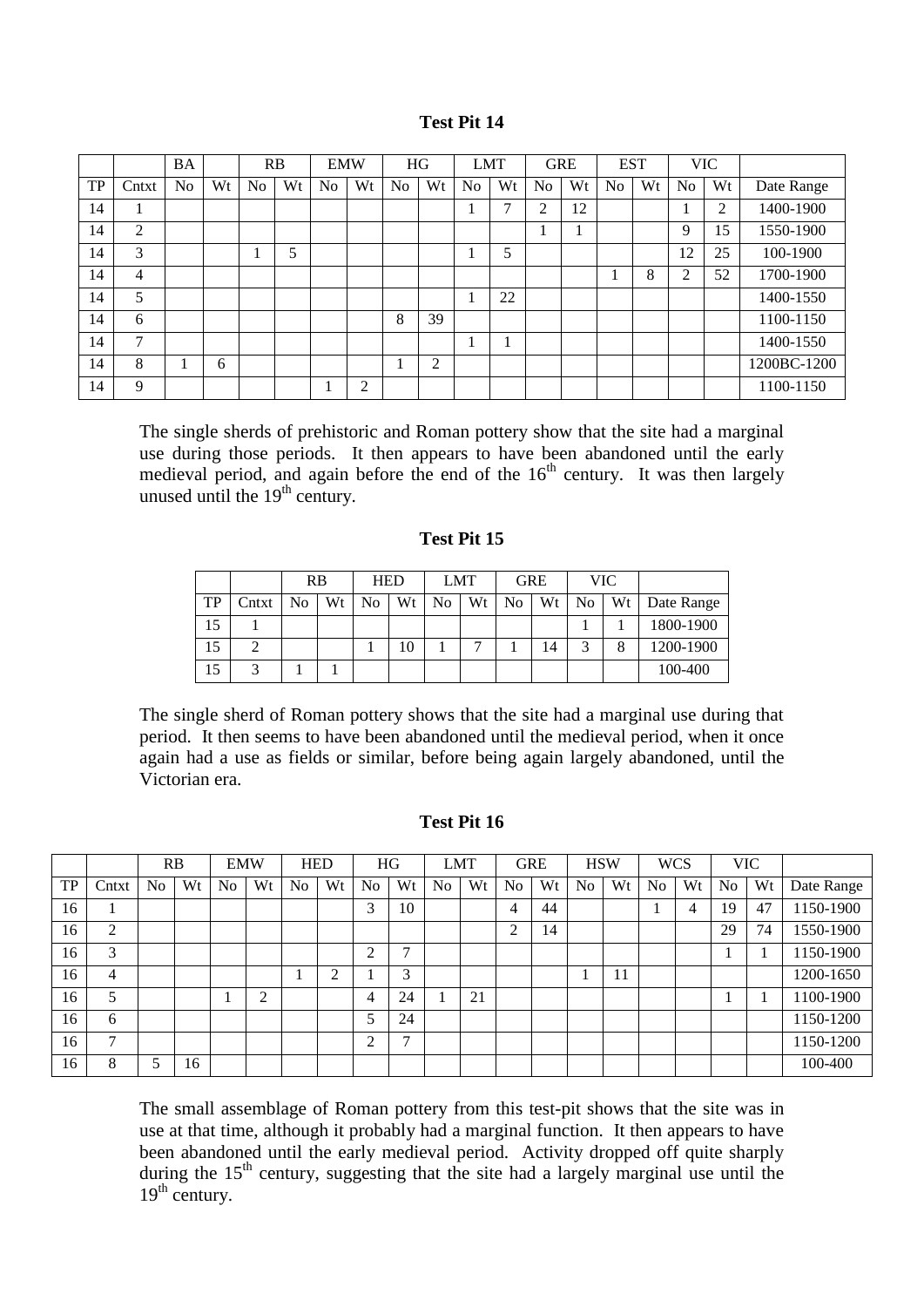| Test Pit 1 |  |  |
|------------|--|--|
|------------|--|--|

|    |       | HG             |    |                | VIC. |               |
|----|-------|----------------|----|----------------|------|---------------|
| TP | Cntxt | N <sub>o</sub> | Wt | N <sub>0</sub> |      | Wt Date Range |
|    |       |                |    |                |      | 1800-1900     |
|    |       |                |    |                |      | 1150-1900     |

This test-pit did not produce much pottery, with the scant evidence suggesting that the site had a marginal use in the earlier medieval and Victorian periods, but was otherwise not used.

#### **Test Pit 18**

|    |       | <b>SN</b> |    |    | <b>SHC</b> | <b>EMW</b> |    |    | <b>HED</b> | <b>HG</b> |    | <b>GRE</b>     |    |                | <b>VIC</b> |            |
|----|-------|-----------|----|----|------------|------------|----|----|------------|-----------|----|----------------|----|----------------|------------|------------|
| TP | Cntxt | No        | Wt | No | Wt         | No         | Wt | No | Wt         | No        | Wt | N <sub>0</sub> | Wt | N <sub>0</sub> | Wt         | Date Range |
| 18 |       |           |    |    |            | ◠          |    |    | 4          | ⌒         | Q  |                | ⌒  |                | ◠          | 1100-1900  |
| 18 | 2     |           |    |    |            |            | ◠  |    |            | ⌒<br>∸    | Q  |                |    | 32             | 35         | 1100-1900  |
| 18 | 3     | 4         | 8  |    | 3          | q          | 15 |    |            | ◠         | ⌒  |                |    |                | ◠          | 900-1900   |
| 18 | 4     |           |    | −  | 16         | 3          | 4  |    |            |           |    | ⌒              | 3  |                |            | 1100-1600  |
| 18 | 5     |           |    | 2  | 13         |            | ◠  |    |            | 4         | 27 |                |    |                |            | 1100-1200  |
| 18 | 6     |           |    |    |            | 4          | 63 |    |            | 4         | 19 |                |    |                |            | 1100-1200  |

All the pottery from this test-pit was Saxo-Norman or earlier medieval, showing that people were using the site during the  $11<sup>th</sup> - 14<sup>th</sup>$  centuries. It then seems to have been more or less abandoned until the Victorian era.

## **Test Pit 19**

|    |       |                | RB |    | <b>SN</b> |    | <b>STAM</b> |    | <b>SHC</b> |                | <b>EMW</b> |    | <b>HED</b> |    | HG  | <b>LMT</b>     |    |                | <b>VIC</b> |            |
|----|-------|----------------|----|----|-----------|----|-------------|----|------------|----------------|------------|----|------------|----|-----|----------------|----|----------------|------------|------------|
| TP | Cntxt | N <sub>o</sub> | Wt | No | Wt        | No | Wt          | No | Wt         | N <sub>o</sub> | Wt         | No | Wt         | No | Wt  | N <sub>o</sub> | Wt | N <sub>o</sub> | Wt         | Date Range |
| 19 |       |                |    |    |           |    |             |    |            |                | 6          |    |            |    |     |                |    |                |            | 1100-1150  |
| 19 | ◠     |                |    |    |           |    |             | ◠  | 15         | 4              | 44         |    | 33         | 32 | 18  | 3              | 30 | ◠              | ◠          | 1100-1900  |
| 19 | 2     |                |    |    |           |    |             | 4  | 10         |                | 53         | 30 | 96         | 34 | 229 |                |    |                |            | 1100-1400  |
| 19 | 4     |                |    |    |           |    |             | ∽  | 71         | 23             | 217        |    |            | 14 | 95  |                |    |                |            | 1100-1200  |
| 19 |       |                |    |    | 3         |    |             | ◠  | 10         |                | 11         |    |            | 13 | 19  |                |    |                |            | 1000-1200  |
| 19 | h     |                |    |    |           |    |             | 24 | 121        |                |            |    |            | ◠  | C   |                |    |                |            | 100-1200   |
| 19 | ⇁     |                |    |    |           |    |             |    | 12         |                |            |    |            |    | 4   |                |    |                |            | 1100-1200  |

The single sherd of Roman pottery from this test-pit shows that the site was in use at that time, although it probably had a marginal function. It then appears to have been abandoned until the early medieval period, at which point people appear to have started living there. The site then seems to have been largely abandoned by the  $15<sup>th</sup>$ century.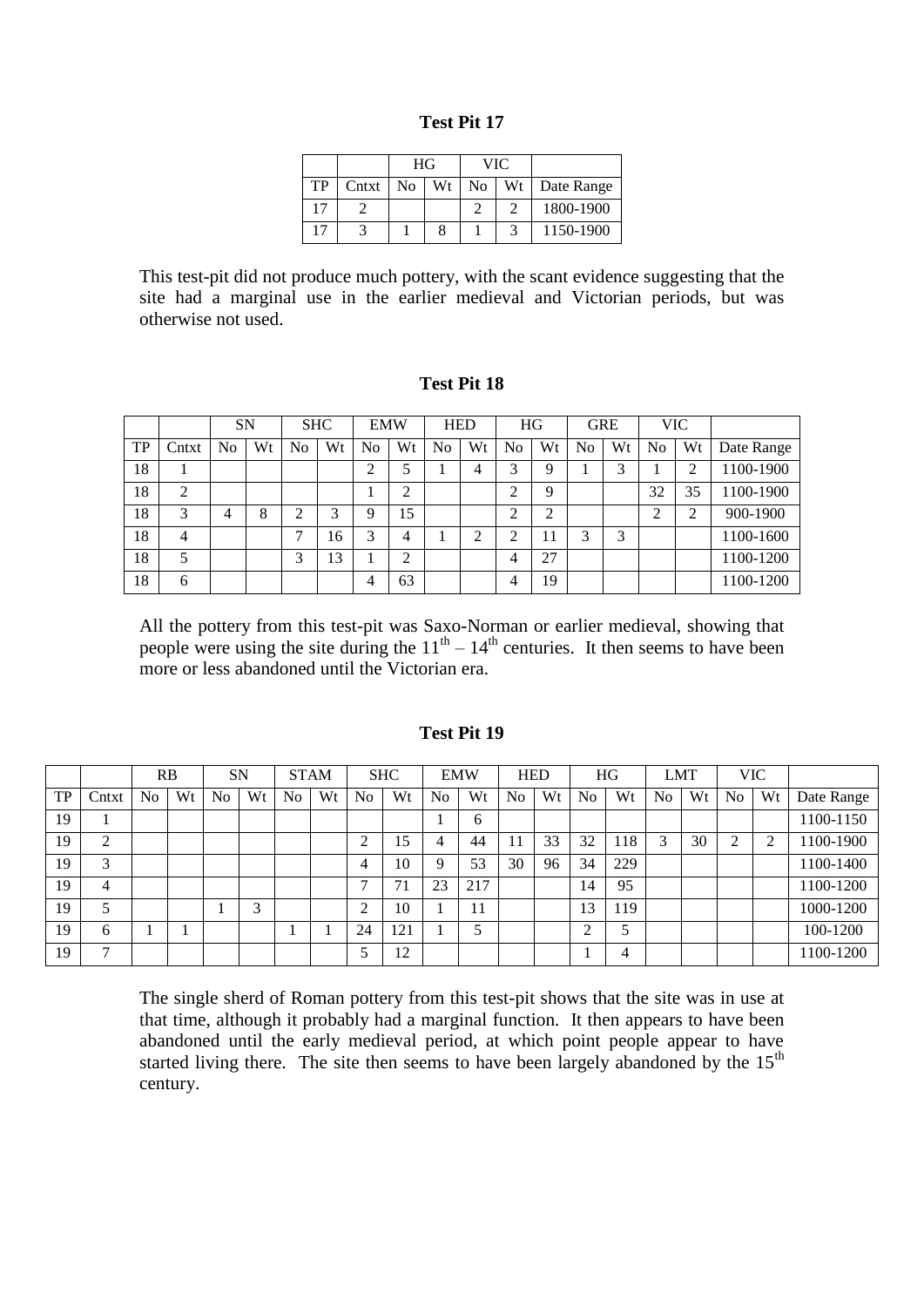|    |       | BA |    | RB |    | <b>SN</b> |    | <b>EMW</b> |    |    | <b>HED</b> |    | HG |    | <b>VIC</b> |             |
|----|-------|----|----|----|----|-----------|----|------------|----|----|------------|----|----|----|------------|-------------|
| TP | Cntxt | No | Wt | No | Wt | No        | Wt | No         | Wt | No | Wt         | No | Wt | No | Wt         | Date Range  |
| 20 |       |    |    |    |    |           | 3  |            |    |    |            | 3  | 14 |    | 3          | 1000-1900   |
| 20 | 2     |    |    |    |    |           | 20 | 3          | 6  |    |            | 3  | 4  | ი  | 6          | 900-1900    |
| 20 | 3     |    |    |    |    |           | 32 |            |    |    |            | 2  | 15 |    |            | 1200BC-1400 |
| 20 | 4     |    |    | ◠  |    |           | 15 |            |    |    |            |    |    |    |            | 100-1100    |
| 20 | 5     | 4  | 12 |    | 6  |           |    |            |    |    |            |    |    |    |            | 1200BC-400  |
| 20 | 6     | 6  | 28 |    |    |           |    |            |    |    |            |    |    |    |            | 1200-800BC  |

This test-pit produced a fairly large assemblage of prehistoric material, including a context with no later material, suggesting that people occupied the site at that time. It was again in use in the Roman period, probably as fields, then abandoned until the late Saxon period. People than appear to have lived at the site until the  $14<sup>th</sup>$  century or thereabouts, after which time it was abandoned until the Victorian era.

|    |                |    | RB | <b>SN</b>      |    |    | <b>HED</b> |                | HG |    | <b>LMT</b> |    | <b>GRE</b> |                | <b>VIC</b> |            |
|----|----------------|----|----|----------------|----|----|------------|----------------|----|----|------------|----|------------|----------------|------------|------------|
| TP | Cntxt          | No | Wt | N <sub>0</sub> | Wt | No | Wt         | N <sub>o</sub> | Wt | No | Wt         | No | Wt         | N <sub>o</sub> | Wt         | Date Range |
| 21 |                | ↑  | 4  |                |    |    |            |                |    |    |            | ◠  | 26         |                |            | 100-1600   |
| 21 | $\overline{2}$ |    |    |                |    |    |            | ◠              | ◠  |    |            |    |            |                |            | 1150-1200  |
| 21 | 3              | 5  | 11 |                |    |    |            |                |    |    |            |    |            |                |            | 100-400    |
| 21 | 4              |    |    |                | 3  |    |            | 3              | 10 | ◠  | 8          |    |            | ◠              | 3          | 900-1900   |
| 21 | 5              |    |    |                |    | ↑  | 3          | 3              | ⇁  |    |            |    |            |                |            | 1150-1400  |
| 21 | 6              |    |    |                | 4  |    |            |                |    |    |            |    |            |                |            | 1000-1200  |
| 21 | 8              |    |    |                |    |    |            |                | ◠  |    |            |    |            |                |            | 1150-1200  |

#### **Test Pit 21**

The small assemblage of Roman pottery from this test-pit shows that the site was in use at that time, although it probably had a marginal function. It then appears to have been abandoned until the Saxo-Norman or early medieval period. Activity dropped off quite sharply during the 15<sup>th</sup> century, after which time it was abandoned until the Victorian era.

|    |       | <b>GRE</b> |    |    | VIC |            |
|----|-------|------------|----|----|-----|------------|
| TP | Cntxt | No         | Wt | No | Wt  | Date Range |
| 22 | 2     |            |    | 3  | 12  | 1800-1900  |
| 22 | 3     |            | 31 |    | 13  | 1550-1900  |
| 22 |       |            |    | 20 | 67  | 1550-1900  |
| 22 | 5     |            |    |    | 56  | 1800-1900  |
| 22 |       |            |    |    | Q   | 1800-1900  |

**Test Pit 22**

All the pottery from this test-pit is post-medieval and indicates that the site was not used before that time. It probably had a marginal use such as fields until the Victorian era.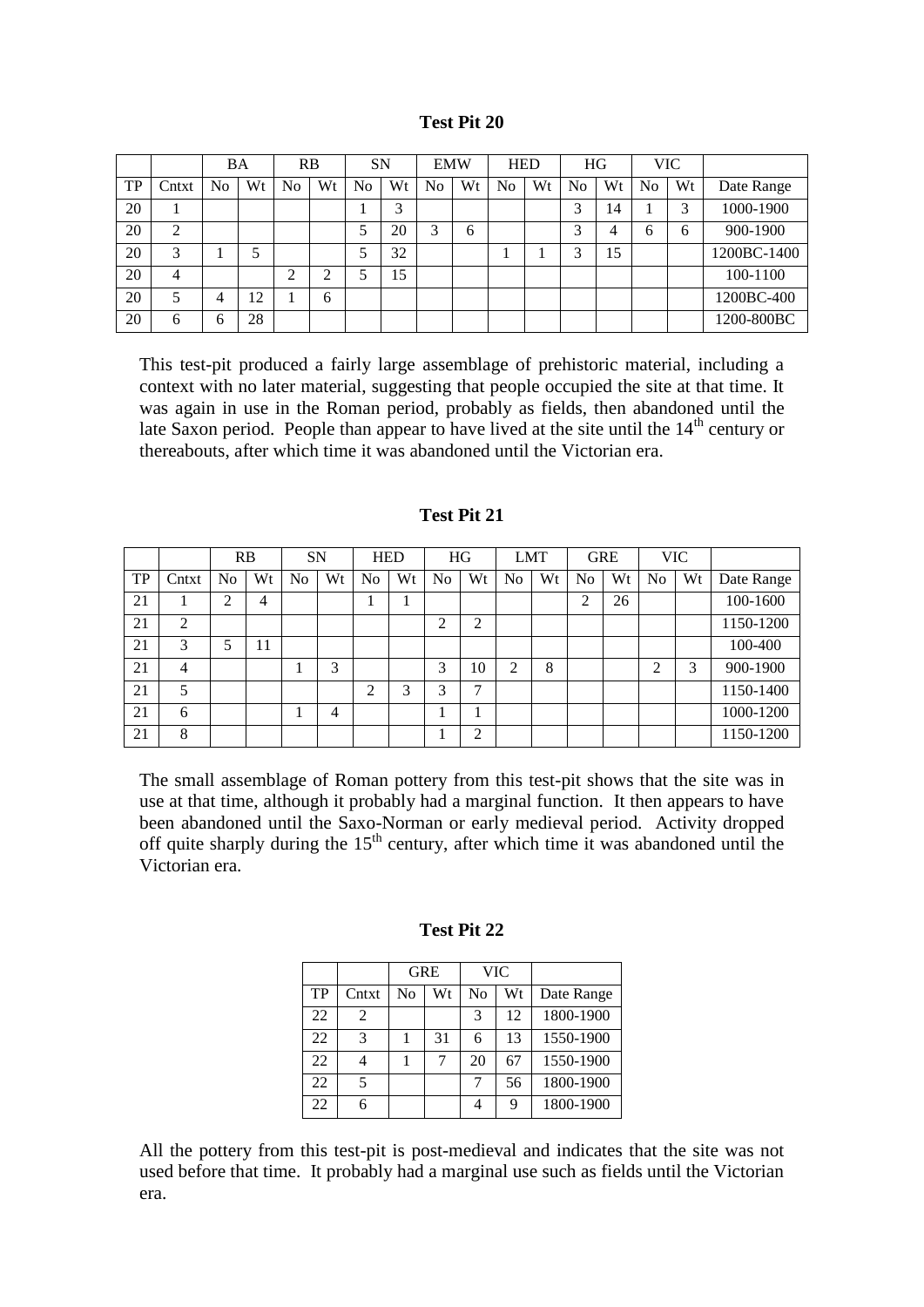|           |                |                | BA |                | RB     | <b>SN</b>      |    |                | <b>HED</b> | HG             |    |                | <b>LMT</b> |                | MB             |                | <b>VIC</b> |            |
|-----------|----------------|----------------|----|----------------|--------|----------------|----|----------------|------------|----------------|----|----------------|------------|----------------|----------------|----------------|------------|------------|
| <b>TP</b> | Cntxt          | N <sub>o</sub> | Wt | N <sub>0</sub> | Wt     | N <sub>o</sub> | Wt | N <sub>0</sub> | Wt         | N <sub>o</sub> | Wt | N <sub>0</sub> | Wt         | N <sub>0</sub> | Wt             | N <sub>o</sub> | Wt         | Date Range |
| 23        |                |                |    |                | ◠<br>∠ |                |    |                |            |                |    |                |            |                |                |                |            | 100-1900   |
| 23        | 2              |                |    |                |        |                |    |                | - 1        |                |    |                | 4          |                |                | 6              | ⇁          | 100-1900   |
| 23        | 3              |                |    | 3              | 11     |                |    |                |            |                | ◠  |                |            |                | $\overline{2}$ |                |            | 100-1600   |
| 23        | $\overline{4}$ |                |    |                |        |                |    |                |            |                | 12 |                |            |                |                |                |            | 1150-1200  |
| 23        | 5              |                |    |                |        |                | 5  |                |            |                |    |                |            |                |                |                |            | 900-1100   |
| 23        | 6              | 9              | 25 |                |        |                |    |                |            |                |    |                |            |                |                |                |            | 1200-800BC |
| 23        | 7              | ◠              | 5  |                |        |                |    |                |            |                |    |                |            |                |                |                |            | 1200-800BC |

This test-pit produced a fairly large assemblage of prehistoric material, including a two contexts with no later material, suggesting that people occupied the site at that time. It was again in use in the Roman period, probably as fields, then abandoned until the late Saxon period. People than appear to have lived at the site until the  $15<sup>th</sup>$ century or thereabouts, after which time it was largely abandoned until the Victorian era.

|    |       |    | <b>LMT</b> |    | <b>GRE</b>     |    | VIC |            |
|----|-------|----|------------|----|----------------|----|-----|------------|
| TP | Cntxt | No | Wt         | No | Wt             | No | Wt  | Date Range |
| 24 |       |    |            |    |                | 3  | 8   | 1800-1900  |
| 24 | 2     |    |            |    | 9              | 4  | 5   | 1550-1900  |
| 24 | 3     |    | 5          |    | $\overline{2}$ | 3  | 25  | 1400-1900  |
| 24 | 4     |    |            |    |                | 3  | 7   | 1800-1900  |
| 24 | 5     |    |            |    | 21             | 5  | 8   | 1550-1900  |
| 24 | 6     |    |            |    |                | 10 | 44  | 1800-1900  |
| 24 | 8     |    |            |    |                | 2  | 12  | 1800-1900  |

# **Test Pit 24**

All the pottery from this test-pit is post-medieval, other than a single sherd of late medieval material. It appears that the site probably had a marginal use such as fields until the Victorian era.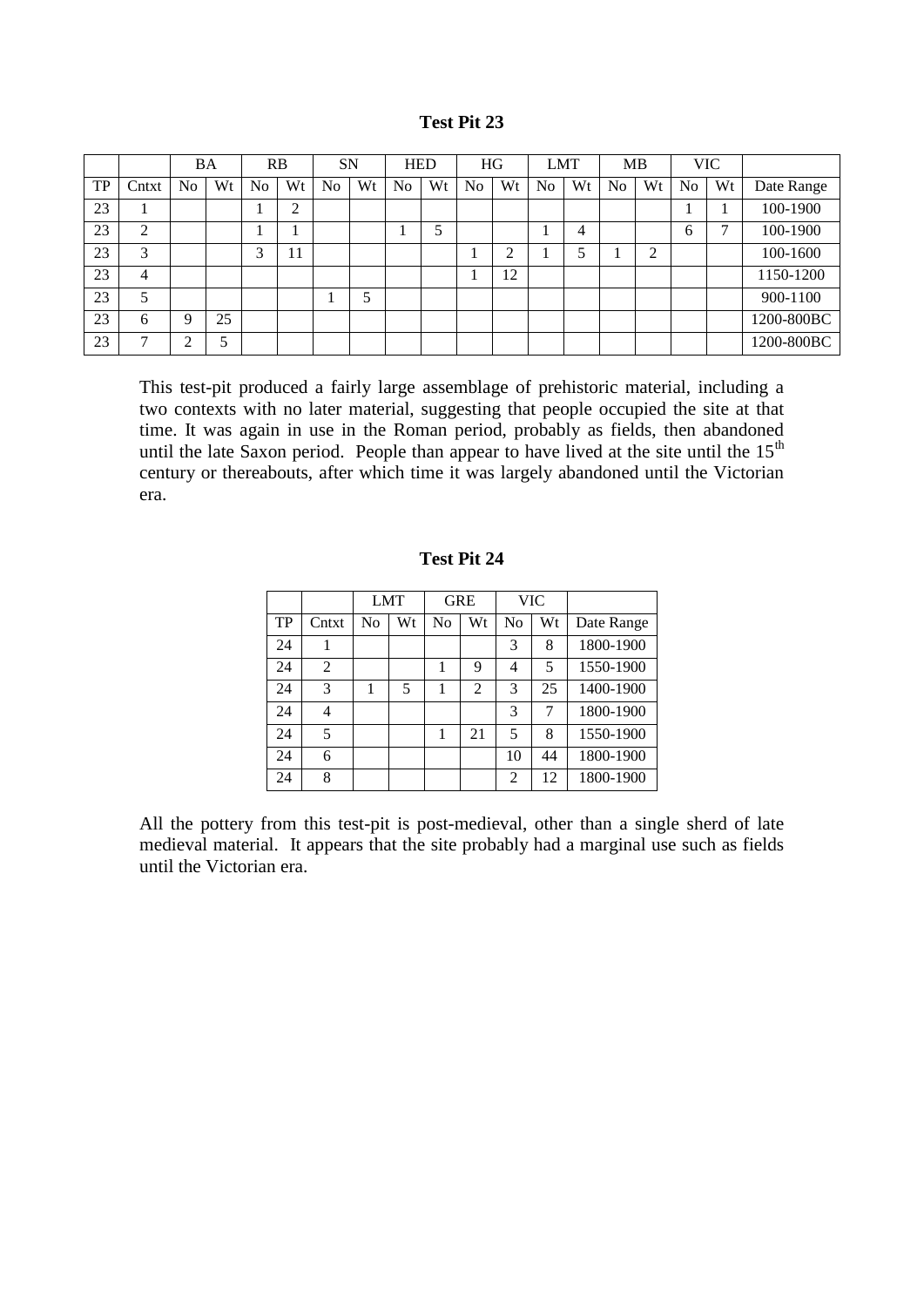| Test Pit 25 |  |  |
|-------------|--|--|
|-------------|--|--|

|    |        |                | <b>SHC</b> |    | <b>EMW</b> |                | <b>HED</b> |                   | HG       |                | MG             |    | LMT    |                          | GRE |                | <b>HSW</b> | <b>SS</b>      |    |                | <b>EST</b> | <b>SMW</b> |    |                | <b>VIC</b> |            |
|----|--------|----------------|------------|----|------------|----------------|------------|-------------------|----------|----------------|----------------|----|--------|--------------------------|-----|----------------|------------|----------------|----|----------------|------------|------------|----|----------------|------------|------------|
| TP | Cntxt  | N <sub>0</sub> | Wt         | No | Wt         | N <sub>0</sub> | Wt         | N <sub>0</sub>    | Wt       | N <sub>o</sub> | Wt             | No | Wt     | N <sub>o</sub>           | Wt  | N <sub>0</sub> | Wt         | N <sub>0</sub> | Wt | N <sub>o</sub> | Wt         | No         | Wt | N <sub>o</sub> | Wt         | Date Range |
| 25 |        |                |            |    |            |                |            |                   |          |                |                |    |        |                          |     |                |            |                |    |                |            |            |    | 15             | 19         | 150-1900   |
| 25 | ◠<br>∠ |                |            |    |            |                |            |                   |          |                |                |    |        |                          | 19  |                |            |                |    |                | J          |            |    | 41             | 7          | 1400-1900  |
| 25 | $\sim$ |                |            |    |            |                |            |                   |          |                |                |    |        | $\sim$<br>$\overline{ }$ |     | $\sim$         | 24         |                |    |                |            |            |    | 28             | 93         | 1550-1900  |
| 25 | 4      |                |            |    |            |                | 8          |                   | ററ<br>∠∠ |                | $\Omega$       |    | 65     | 6                        | ∽   |                | 3          |                |    |                |            |            |    | 50             | 227        | 1000-1900  |
| 25 | $\sim$ |                |            | ⌒  | 12         |                |            | $1^{\circ}$<br>⊥∠ | 46       |                |                |    |        | $\sim$<br>$\overline{ }$ | 149 |                |            |                |    |                |            |            |    | 6              | 24         | 1100-1900  |
| 25 | O      |                |            | ⌒  | 20         |                | 8          |                   | 29       |                | $\bigcap$<br>∠ |    |        |                          |     |                |            |                |    |                |            |            |    |                |            | 1100-1550  |
| 25 | −      |                |            |    |            |                |            |                   | 48       |                |                | ⌒  | $\sim$ |                          |     |                |            |                |    |                |            |            |    |                |            | 150-1550   |

This test-pit produced a large quantity of pottery, and it suggests that people first settled the site in the Saxon-Norman period, and it has been in use ever since.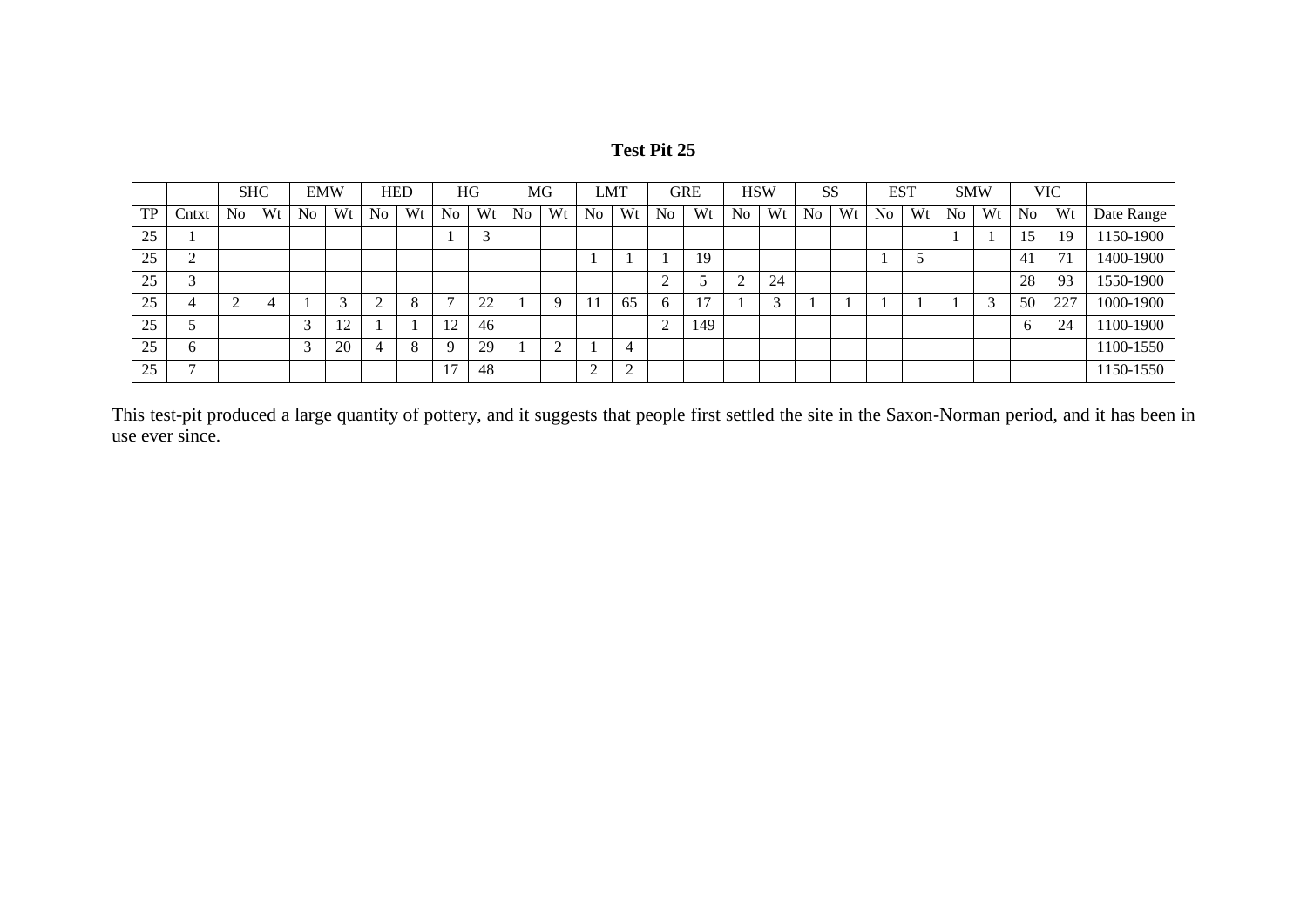| <b>Test Pit 26</b> |  |  |
|--------------------|--|--|
|--------------------|--|--|

|    |       |                | <b>GRE</b> |                | VIC |                 |
|----|-------|----------------|------------|----------------|-----|-----------------|
| TP | Cntxt | N <sub>0</sub> | Wt         | N <sub>0</sub> |     | Wt   Date Range |
| 26 |       |                |            |                | 18  | 1800-1900       |
| 26 |       |                | 241        |                |     | 1550-1600       |

All the pottery from this test-pit is post-medieval and indicates that the site was not used before that time. It probably had a largely marginal use.

# **Test Pit 27**

|    |       | <b>BA</b> |    | <b>SN</b> |    | <b>EMW</b> |    |    | <b>LMT</b> |    | <b>GRE</b> | <b>VIC</b> |    |             |
|----|-------|-----------|----|-----------|----|------------|----|----|------------|----|------------|------------|----|-------------|
| TP | Cntxt | No        | Wt | No        | Wt | No         | Wt | No | Wt         | No | Wt         | No         | Wt | Date Range  |
| 27 |       |           |    |           |    |            |    |    |            |    |            |            |    | 1800-1900   |
| 27 | ◠     |           |    |           |    |            |    |    |            |    |            |            | 6  | 1550-1900   |
| 27 | 3     |           |    | ⌒         | 9  |            |    |    |            |    |            |            |    | 1100-1900   |
| 27 | 4     |           |    | 2         | 3  | ⌒          | 4  |    |            |    |            |            |    | 900-1150    |
| 27 |       |           | ◠  |           | ⌒  |            |    |    |            |    |            |            |    | 1200BC-1100 |

The single sherd of prehistoric pottery shows that the site had a marginal use during that period. It then appears to have been abandoned until the Saxo-Norman or early medieval period, and again before the end of the  $16<sup>th</sup>$  century. It was then largely unused until the  $19<sup>th</sup>$  century.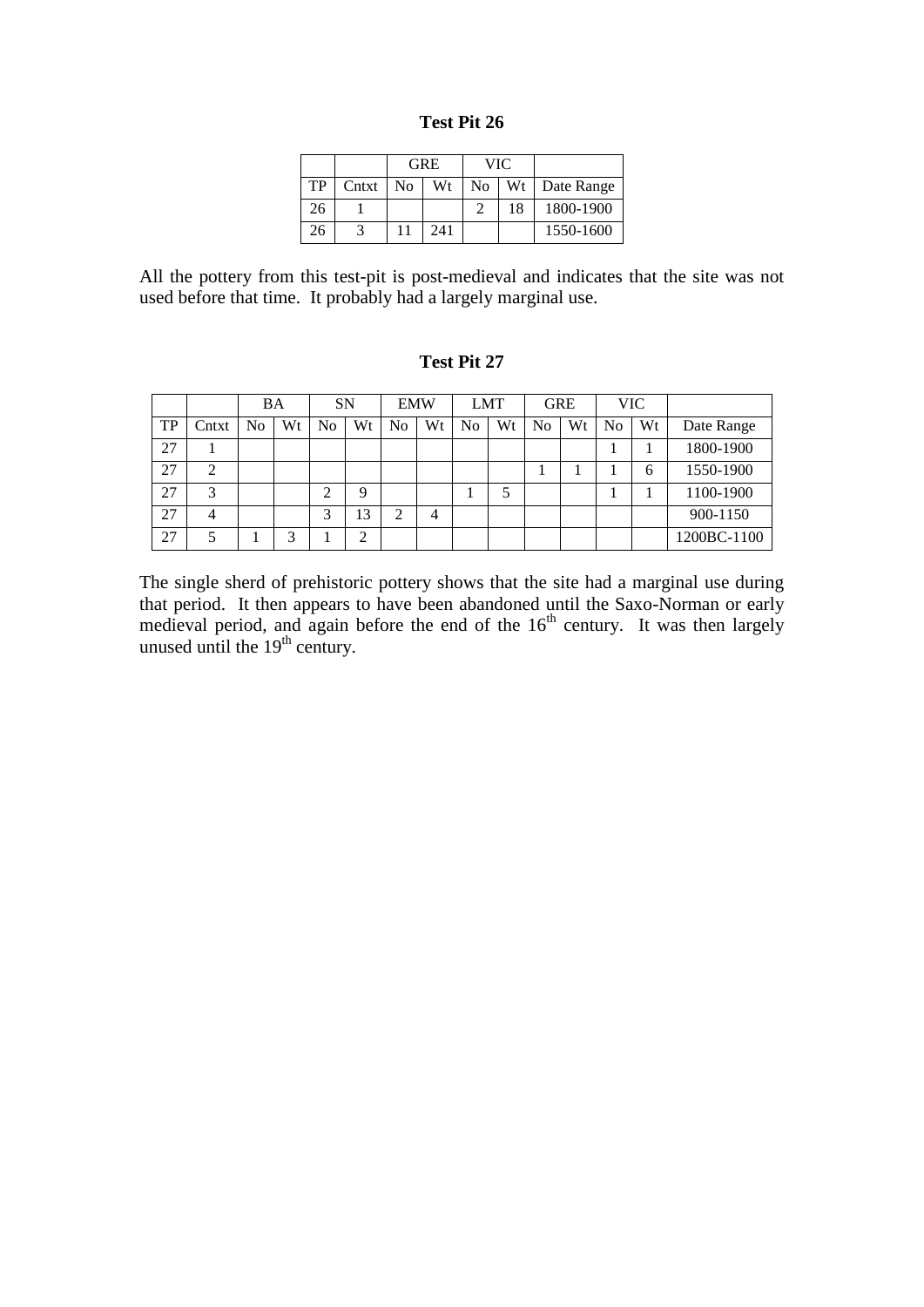| <b>Test Pit 28</b> |  |  |
|--------------------|--|--|
|--------------------|--|--|

|    |                |                | BA             |                | RB | SN             |    |                | <b>STAM</b> |                | <b>SHC</b> |                | <b>EMW</b>     |                | HG |                | <b>VIC</b> |             |
|----|----------------|----------------|----------------|----------------|----|----------------|----|----------------|-------------|----------------|------------|----------------|----------------|----------------|----|----------------|------------|-------------|
| TP | Cntxt          | N <sub>o</sub> | Wt             | N <sub>o</sub> | Wt | No             | Wt | N <sub>o</sub> | Wt          | N <sub>o</sub> | Wt         | N <sub>o</sub> | Wt             | N <sub>o</sub> | Wt | N <sub>o</sub> | Wt         | Date Range  |
| 28 | 1              |                |                |                |    | п              | 3  |                |             |                |            |                |                |                |    |                |            | 900-1900    |
| 28 | $\overline{2}$ |                | $\overline{2}$ |                |    | п              | 4  |                |             |                |            |                |                |                |    |                |            | 1200BC-1100 |
| 28 | $\overline{3}$ |                |                |                |    | п              |    |                |             |                |            |                | 5              | 4              | 16 |                |            | 900-1200    |
| 28 | 4              |                |                |                |    | 4              | 38 |                |             |                |            |                |                | $\overline{2}$ | 9  |                |            | 900-1200    |
| 28 | 5              |                |                |                |    | $\overline{2}$ | 3  |                |             | 1              | 3          | 3              | 30             | $\overline{2}$ | 9  |                |            | 900-1200    |
| 28 | 6              | $\overline{2}$ | 4              |                |    | $\overline{2}$ | 6  |                |             |                |            |                |                | 3              | 14 |                |            | 1200BC-1200 |
| 28 | 7              | $\overline{2}$ | 8              |                |    | 3              | 8  |                |             | 1              | 5          | 2              | 14             | 5              | 14 |                |            | 1200BC-1200 |
| 28 | 8              |                |                |                |    | 9              | 22 |                |             | 3              | 5          |                |                | 14             | 71 |                |            | 1200BC-1200 |
| 28 | 9              | 4              | 8              |                |    | 13             | 24 |                |             | 5              | 28         | 7              | 18             | 9              | 64 |                |            | 1200BC-1200 |
| 28 | 10             | 3              | 9              |                | 17 | 13             | 21 | $\overline{2}$ | 5           | 7              | 39         | 3              | $\overline{7}$ | 14             | 48 |                |            | 1200BC-1200 |
| 28 | 11             | $\overline{2}$ | 5              |                |    | 29             | 94 |                |             |                |            | $\overline{2}$ | 22             | 6              | 31 |                |            | 1200BC-1200 |
| 28 | 12             | 4              | 8              |                |    | 22             | 36 |                |             | 2              | 10         |                |                | 7              | 85 |                |            | 1200BC-1200 |
| 28 | 13             |                |                |                |    | 18             | 51 |                |             |                |            |                |                |                |    |                |            | 900-1100    |
| 28 | 14             | 4              | 18             |                |    | 14             | 82 |                |             |                |            |                |                |                |    |                |            | 900-1100    |

This test-pit produced exceptionally large quantities of pottery. The group of prehistoric pottery is very large, and fragments of burnt bone were also noted, suggesting that there was once an urned cremation on the site, although it was probably disturbed and is now dispersed. The Late Saxon assemblage is also very large, and contexts 13 and 14 produced no later pottery, showing that people were living at the site before the Norman Conquest. Occupation continued into the medieval period, but the site then seems to have been deserted before the end of the 12<sup>th</sup> century, and never occupied again.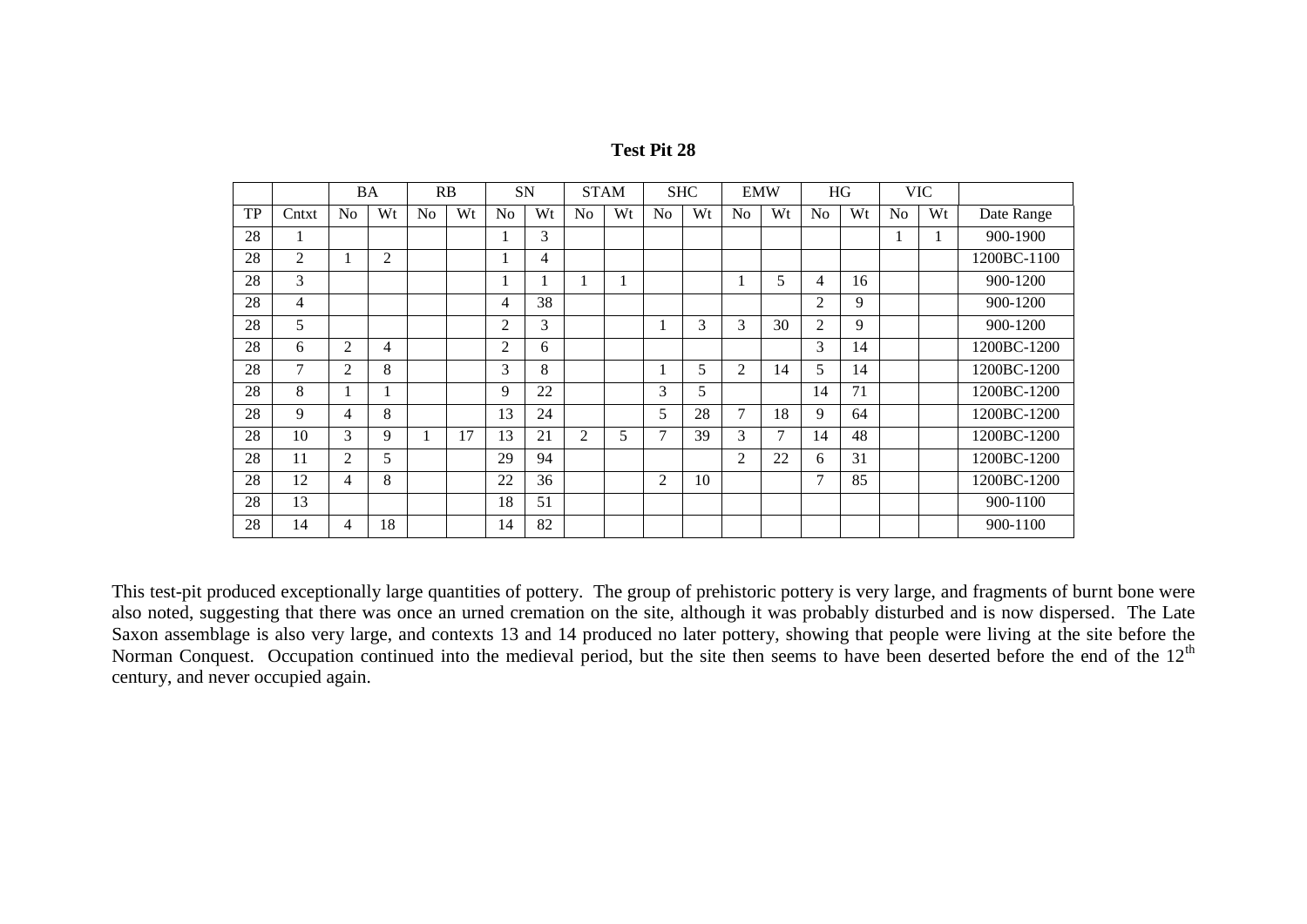|    |                |    | BA | SN             |    | <b>STAM</b>    |    | <b>EMW</b>     |    | <b>HED</b>     |    |    | HG  | <b>SWW</b>     |    | <b>LMT</b>     |    |             |
|----|----------------|----|----|----------------|----|----------------|----|----------------|----|----------------|----|----|-----|----------------|----|----------------|----|-------------|
| TP | Cntxt          | No | Wt | N <sub>o</sub> | Wt | N <sub>o</sub> | Wt | N <sub>0</sub> | Wt | N <sub>o</sub> | Wt | No | Wt  | N <sub>0</sub> | Wt | N <sub>o</sub> | Wt | Date Range  |
| 29 |                |    |    |                |    |                |    |                |    |                |    | 3  | 18  |                | 3  | 4              | 11 | 1150-1550   |
| 29 | 2              |    |    |                |    |                |    | 3              | 13 | 3              | 4  | 25 | 129 | 6              | 27 |                |    | 1100-1400   |
| 29 | 3              |    |    |                |    |                |    | 10             | 60 | 11             | 30 | 26 | 137 |                |    |                |    | 1100-1400   |
| 29 | $\overline{4}$ |    |    |                |    |                | 2  | 10             | 76 | 4              | 16 | 13 | 117 |                |    |                |    | 1000-1400   |
| 29 | 5              |    |    |                |    |                |    | 4              | 28 | 3              | 12 | ⇁  | 26  |                |    |                |    | 1100-1400   |
| 29 | 6              |    |    |                |    |                |    | 3              | 14 | 2              | 3  | 8  | 48  |                |    |                |    | 1100-1400   |
| 29 | $\mathcal{I}$  |    |    |                |    |                |    | 2              | 20 |                |    | 3  | 18  |                |    |                |    | 1100-1200   |
| 29 | 8              |    |    |                |    |                |    |                | 9  |                |    |    | 5   |                |    |                |    | 1100-1200   |
| 29 | 9              | 4  | 13 | 2              | 7  |                |    |                |    |                |    |    |     |                |    |                |    | 1200BC-1100 |
| 29 | 10             |    | 4  |                |    |                |    |                |    |                |    |    |     |                |    |                |    | 1200-800BC  |

This test-pit produced exceptionally large quantities of pottery. The prehistoric pottery includes a group from context 10 with no later pottery, showing that people occupied the site at that time. The site was then abandoned until the Saxo-Norman or medieval period, but the site then seems to have been deserted before the end of the 15<sup>th</sup> century, and never occupied again. The sherds of Surrey White Ware are worthy of comment, as such material is a very rare find in the area, and this is the only test-pit which produced it, suggesting that the occupants of the site had trade contacts which were not exploited by other occupants of the settlement.